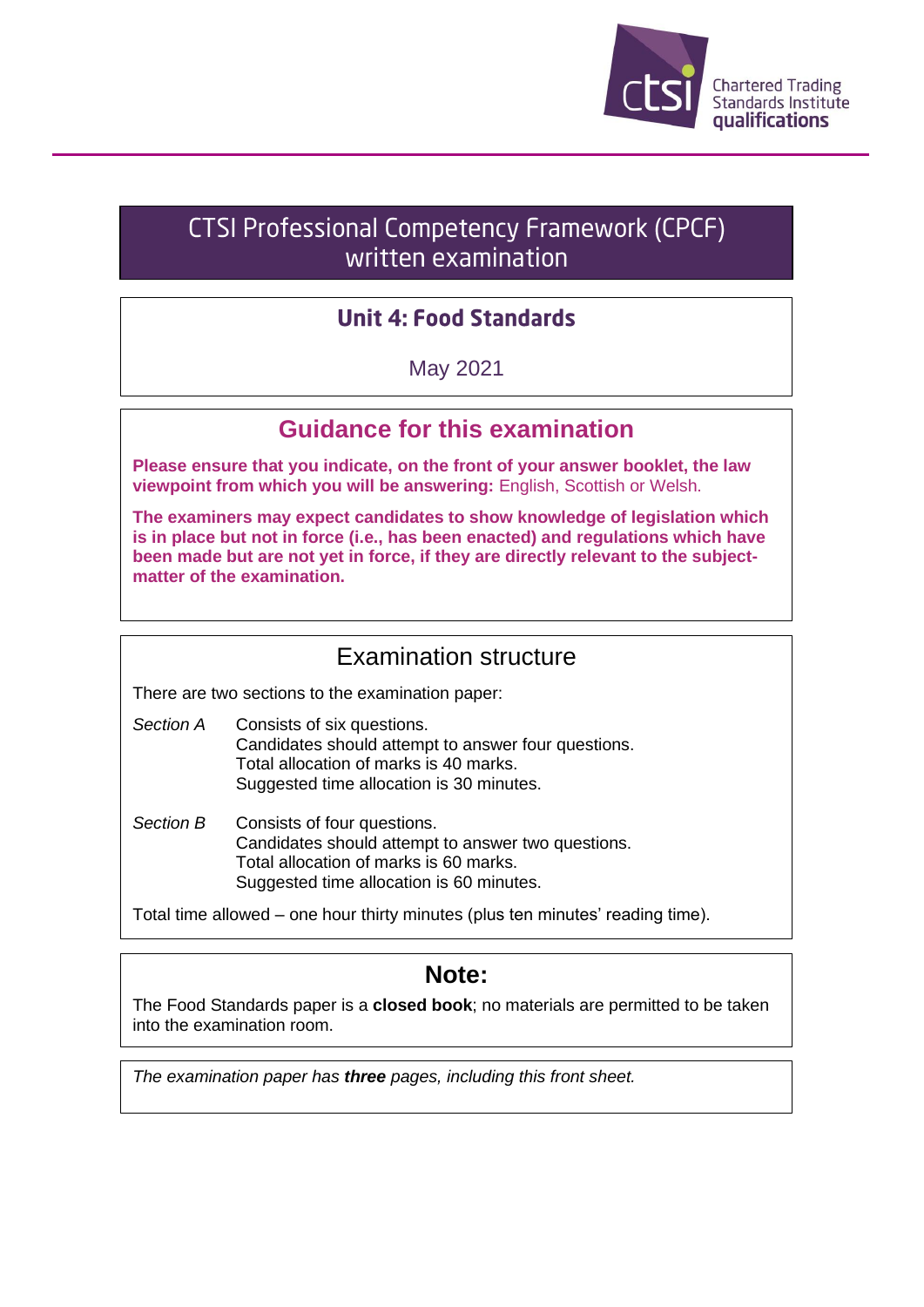### 6. **Answer both parts:**

**End of Section A.**

## **Exam:** Unit 4: Food Standards **Exam cycle:** May 2021

**Time:** 10:00 – 11:30 **Max:** 100 marks

**Date: 11 May 2021 Reading time: 10 minutes** 

#### **Section A Candidates should attempt to answer four questions. Each question carries ten marks. Total: 40 marks.**

1. Explain the codes and labelling required for eggs sold loose at a retail shop.

(10 marks) 2. Describe the seven types of food crime that are the focus for the NFCU. (10 marks) 3. Describe the specific provisions, including exemptions, relating to alcoholic beverages under Retained Regulation (EU) No 1169/2011 on food information to consumers. (10 marks) 4. Using examples, explain the terms 'placing on the market' and 'retail'. (10 marks) 5. What are the labelling requirements for pre-packed food containing sweeteners, including the additional requirements under Annexes III and VII of Retained Regulation (EU) No 1169/2011 on food information to consumers? (10 marks) (a) Using examples, explain what is a food incident and a food hazard, as defined in the Food Law Code of Practice. (5 marks) (b) Describe the three categories of food hazard and when the FSA needs to be notified. (5 marks) (total of 10 marks) **Section A total of 40 marks.**